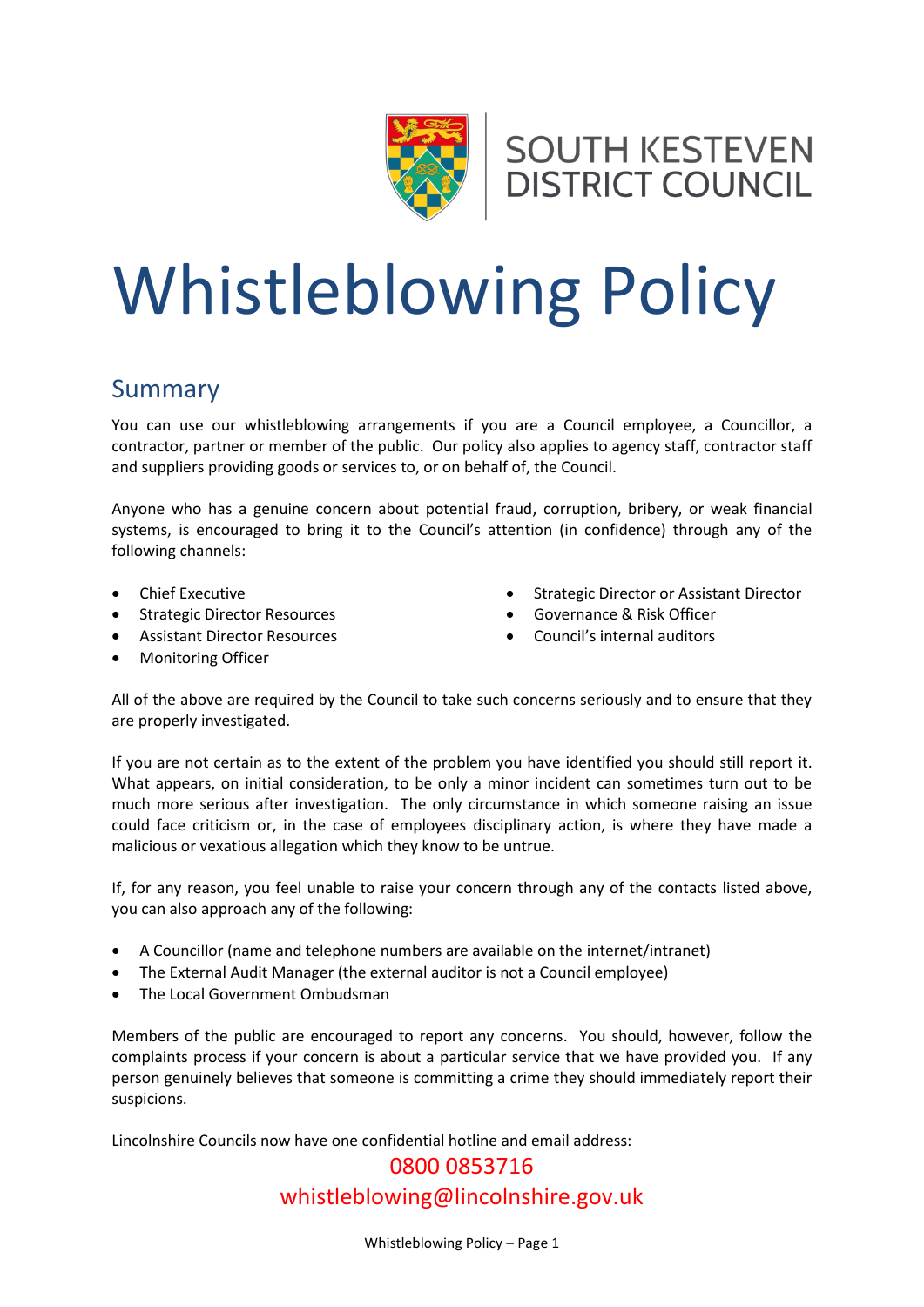## Introduction

Whistleblowing is the raising of a concern, either within the workplace or externally, about a danger, risk, malpractice or wrongdoing which affects others. It refers to a person who raises an honest and reasonable concern, in the public interest, about a possible fraud, crime, danger or other serious risk that could threaten colleagues, service users, customers, members of the public or the success and reputation of the organisation.

At South Kesteven District Council we want to make sure that we are providing excellent services to the residents of the district. Our staff, Councillors, partners and contractors have an important role to play in achieving this goal and we expect everyone to be committed to our high standards of service which are based on the principles of honesty, openness and accountability.

We want you to feel that it is safe and acceptable to tell us about your concerns so that we can investigate and take action as soon as possible. We recognise that you may be worried about reporting for a number of reasons:

- fear of reprisal or victimisation (eg loss of job)
- too much to lose (reputation, damage to career etc)
- feelings of disloyalty
- worries about who may be involved
- you have no proof only suspicions
- fear of repercussions if there is no evidence or you are proved wrong

We know that we face the risk that something may go wrong or that someone may ignore our policies, our procedures, or the law, resulting in some very serious consequences. Experience shows that staff, or others who work on behalf of an organisation, often have worries or suspicions and could, by reporting their concerns at an early stage, help put things right or identify and stop potential wrongdoing.

We welcome all genuine concerns and will treat your issues seriously – this policy explains how to raise a concern, the types of activity you should report, the protection we can provide, confidentiality, our response and how you can take matters further, if necessary.

We want to assure you that there is no reason to remain silent. Your decision to talk to us may be difficult but, if what you are saying is true, you have nothing to fear as you are following the Council's Code of Conduct and helping to protect the users of our services and the residents of South Kesteven. We will not allow any harassment or victimisation and we will take action to protect those of you who raise concerns in the public interest.

Our whistleblowing arrangements do not replace the following:

- Complaints Policy
- Disciplinary and Capability Procedure
- Equal Opportunities Policy
- **•** Grievance Procedure
- Safeguarding Children Policy & Procedure

You should use these policies if you have a personal grievance or are unhappy with the way you are being treated. Our whistleblowing arrangements are not intended to give you a further opportunity to pursue a grievance or complaint once you have exhausted the relevant employment procedures.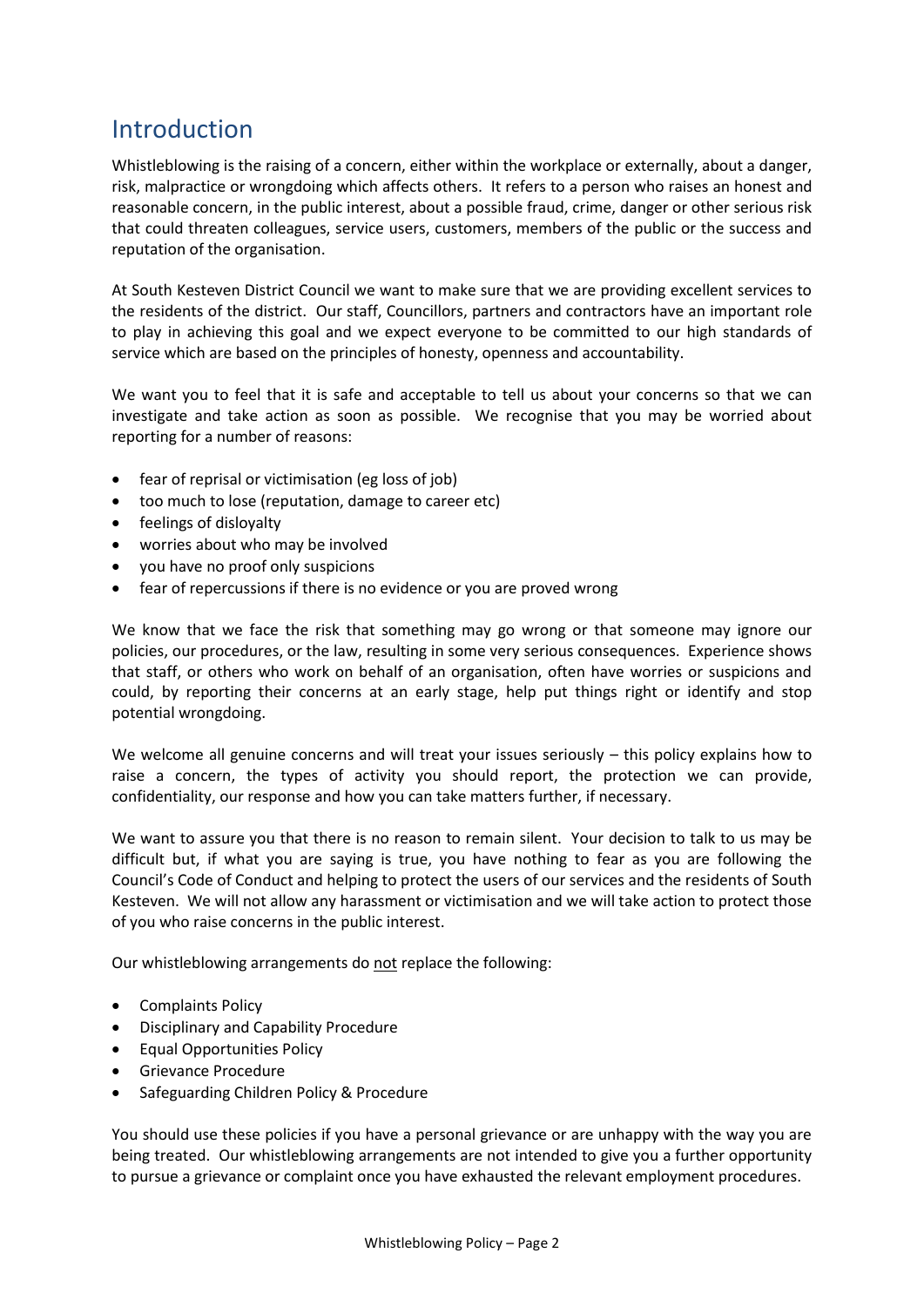You may be a member of the public with concerns or information which you think we should know about or look into. You should, however, follow the complaints process if your concern is about a particular service that we have provided you.

You should only consider raising concerns through our whistleblowing arrangements if:

- there is a public interest aspect
- you have genuine reasons why you cannot use the above policies and procedures
- you have reason to believe that these policies are failing or are not being properly applied

### Protection and confidentiality

The whistleblowing law is contained in the Public Interest Disclosure Act 1998 (PIDA) and the Enterprise and Regulatory Reform Act 2013. Public bodies, such as this Council, are required to have a whistleblowing policy and to ensure that employees are not victimised or dismissed for raising their concerns internally. This also applies to those who, as a last resort, feel the need to take their concerns to an outside body, such as the Local Government Ombudsman.

We will not tolerate any harassment or victimisation (including informal pressure) and we will take action to protect you when you raise a concern in good faith. We will take any disciplinary or corrective action should anyone attempt to victimise the whistleblower or prevent concerns being raised.

You may feel that the only way you can raise your concerns is if we protect your identity. We will respect your confidentiality as far as we possibly can but there are times when we cannot guarantee this, for example, where a criminal offence is involved or if there are child protection issues.

If we proceed to a formal investigation we may require you to give evidence along with other employees and witnesses; we are, in some circumstances, able to do this without disclosing the identity of the whistleblower. A statement from you may also be required as part of criminal proceedings or Employment Tribunal – this depends on the nature of the concern.

We will attempt to ensure the whistleblower's identity is not disclosed to third parties without a court order. If the information you provide includes personal information about another person, then that person may be entitled to access it under subject access provisions of the Data Protection Act. If releasing that information could reveal details about the whistleblower, we will always ask for your consent prior to releasing the information.

If your whistleblowing disclosure results in an internal investigation, and you provide a witness statement under that process, your statement may be used for disciplinary purposes. This means your statement may be given to the subject as part of a disciplinary hearing. An employee subject to the disciplinary process can ask to see personal information held about them at any time under the subject access provisions of the Data Protection Act – this may include information within your statement. If it is possible to provide access to personal information within your statement without revealing any information about you, we will do so. If this is not possible, we will always seek your consent before releasing any information.

If your statement is not required for disciplinary purposes it will be:

- held confidentially on our case file (until the case file is destroyed after 7 years)
- released only with your consent or a Police/Court Order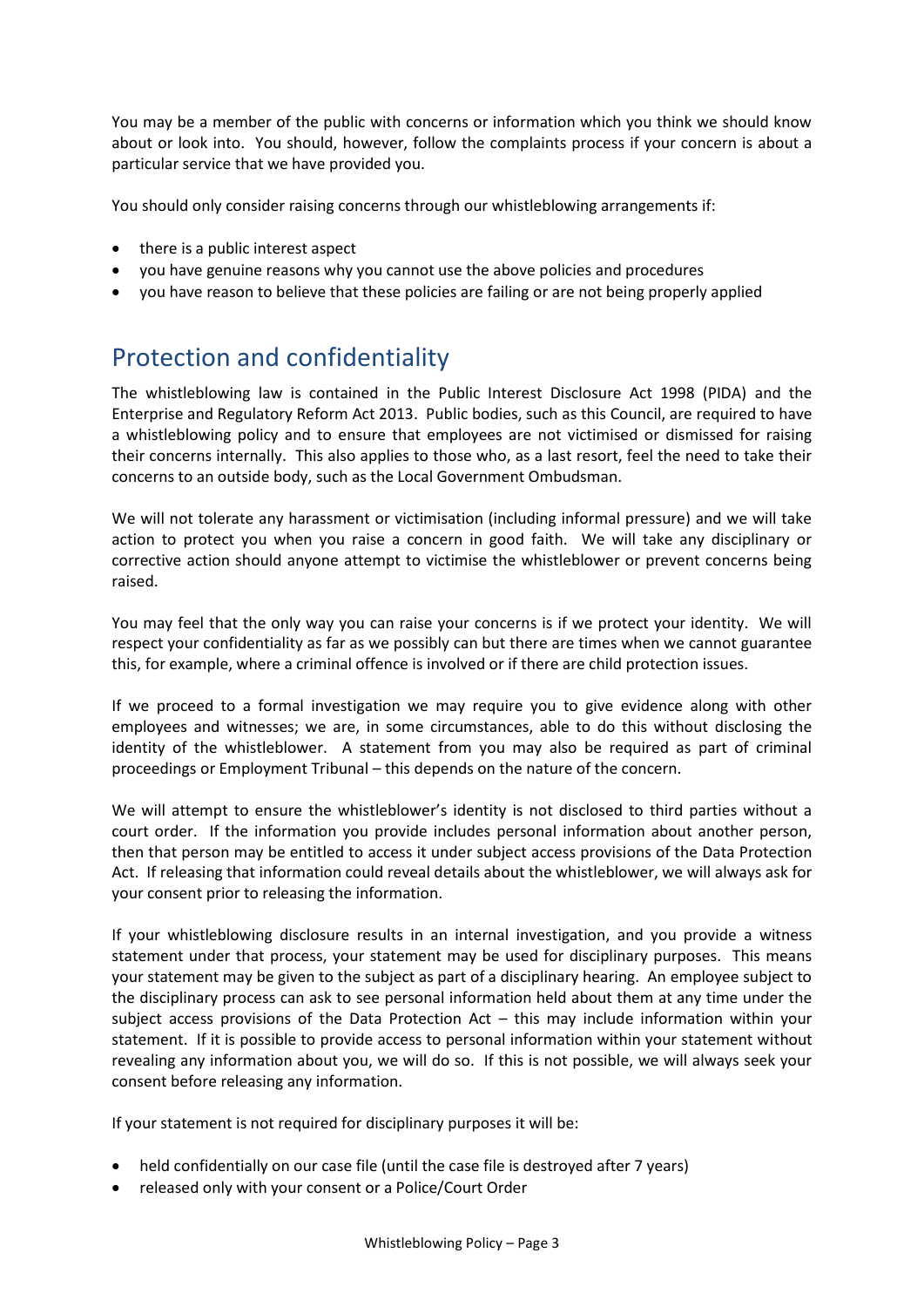The Council:

- $\bullet$  does not expect you to give us your consent this is your decision alone but we are required by law to ask you
- does not need a reason should you choose to refuse the request

If you find yourself the subject of a whistleblowing disclosure, and a decision is made to investigate, the Council will follow the appropriate employment procedure: equal opportunities, grievance or disciplinary and capability. This means you will have all the rights contained in that procedure, such as, the opportunity to respond to the allegation and representation at the investigatory interview.

#### What you should report

To be covered by whistleblowing law, a person who makes a disclosure must reasonably believe two things:

The first is that they are acting in the public interest. This means in particular that personal grievances and complaints are not usually covered by whistleblowing law.

The second is that a person must reasonably believe that the disclosure tends to show past, present or likely future wrongdoing.

We encourage you to use our whistleblowing arrangements for issues such as:

- criminal offences (this may include, for example, types of financial impropriety such as fraud)
- failure to comply with an obligation set out in law
- miscarriages of justice
- a breach of our Code of Conduct for staff or Councillors
- sexual, physical or verbal abuse of our customers, employees or public
- dangerous procedures risking the health and safety of our clients, employees or public
- unauthorised use of public funds
- damage to the environment (eg land, buildings, highways, water, air, waste, energy, transport, natural habitat etc)
- unethical or improper conduct
- services that fall seriously below approved standards or practice
- failure to follow the Council's policies and procedures
- covering up wrongdoing in any of the above areas

#### Anonymous or untrue allegations

We do not encourage anonymous reporting as the concerns are more difficult to investigate and are generally less powerful. We would like you to put your name to the allegations whenever possible and remind you of the protection we can provide if we know who you are. Anonymous whistleblowing referrals will be considered at the discretion of the officers handling your concern, in consultation with the service area, where appropriate. This discretion will be based on the:

- seriousness of the issues raised
- credibility of the concern
- likelihood of confirming the allegation from an attributable source
- evidence base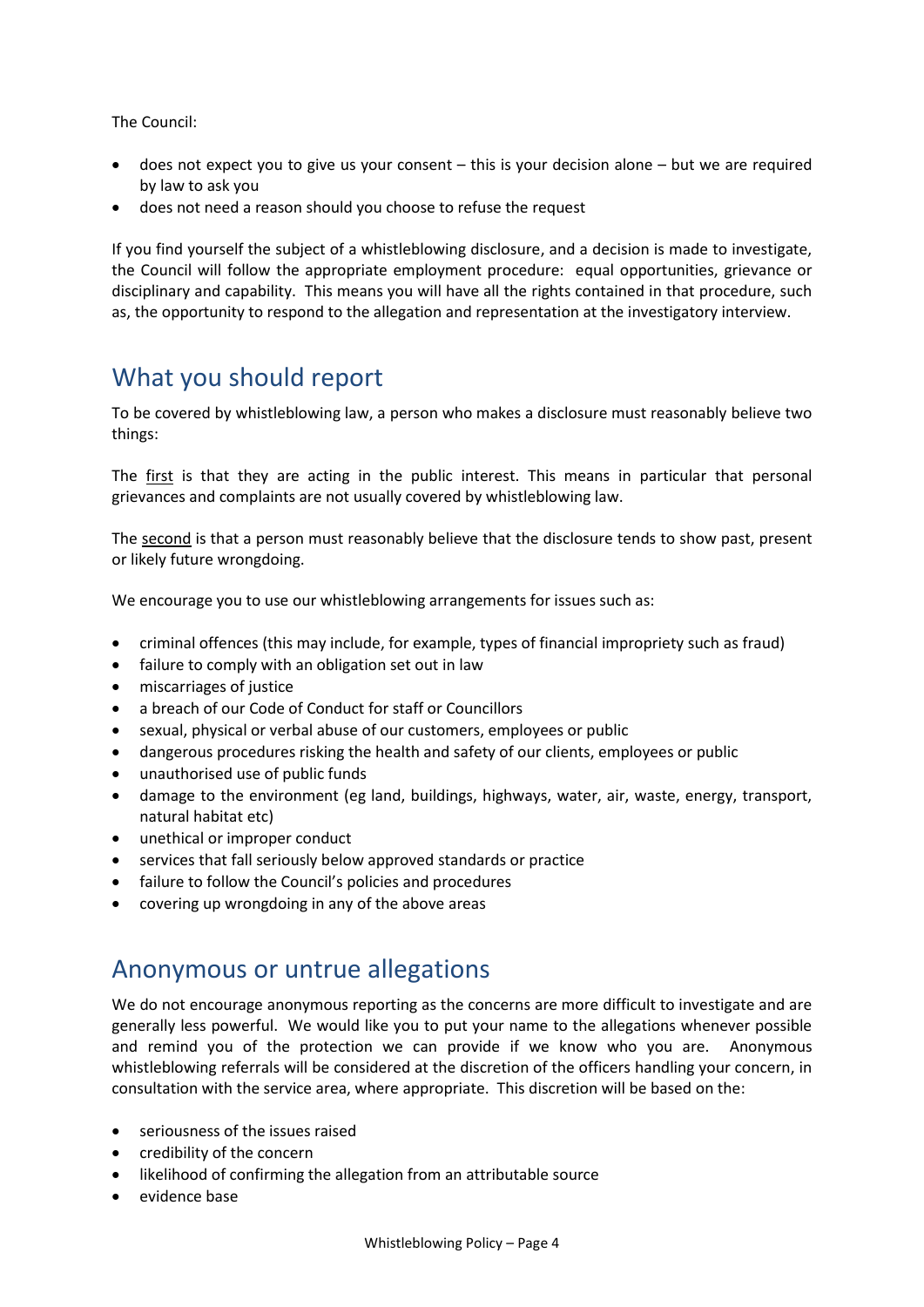It may be that our investigations do not confirm your allegation. We take all concerns seriously and can assure you that no action will be taken against you if you have raised the concern in good faith.

If we find that you have made the allegation maliciously or for personal gain we will take action and you will not be eligible for protection under PIDA.

#### How to raise a concern

We encourage you initially to raise any concerns you may have. This allows the Council the opportunity to right the wrong and give an explanation for the behaviour or activity. We also advise staff to report any allegation to their line manager. We recognise that your first actions will depend upon the seriousness and sensitivity of the issues and who you believe to be involved. We advise that you make it clear that you are raising your concerns under the Council's whistleblowing arrangements – this will help managers respond in line with this policy.

If you are in any doubt about what you should do, you can contact:

| • Strategic Director Resources & S151 Officer | 01476 406301  |
|-----------------------------------------------|---------------|
| • Monitoring Officer                          | 01476 406105  |
| • Head of Internal Audit                      | 0115 948 9400 |

You may wish to raise the matter in person and you can do this by using one of the contact numbers above or alternatively you can contact the Council's confidential freephone whistleblowing number on 0800 0853716. The Investigations Team at Lincolnshire County Council operate this dedicated reporting line during normal working hours (9am to 5pm). If you call this number out of hours you can leave a message on the answer phone which is located in a secure area.

Concerns are better submitted in writing – we need the background and history of your concern, giving names, dates and places (where possible). We would like you to explain why you are concerned about the situation – we do not expect you to prove the truth of an allegation but you will need to show that there are sufficient grounds for your concern.

You can write directly to one of the officers named above or you can use the confidential PO Box or email address (which is monitored by a nominated officer within the Investigations Team).

Lincolnshire County Council PO Box 640 Lincoln LN1 1WF

email: whistleblowing@lincolnshire.gov.uk

Staff can also invite their trade union representative or a work colleague to raise a concern on their behalf.

Remember the earlier you raise the concern, the easier it is to take action.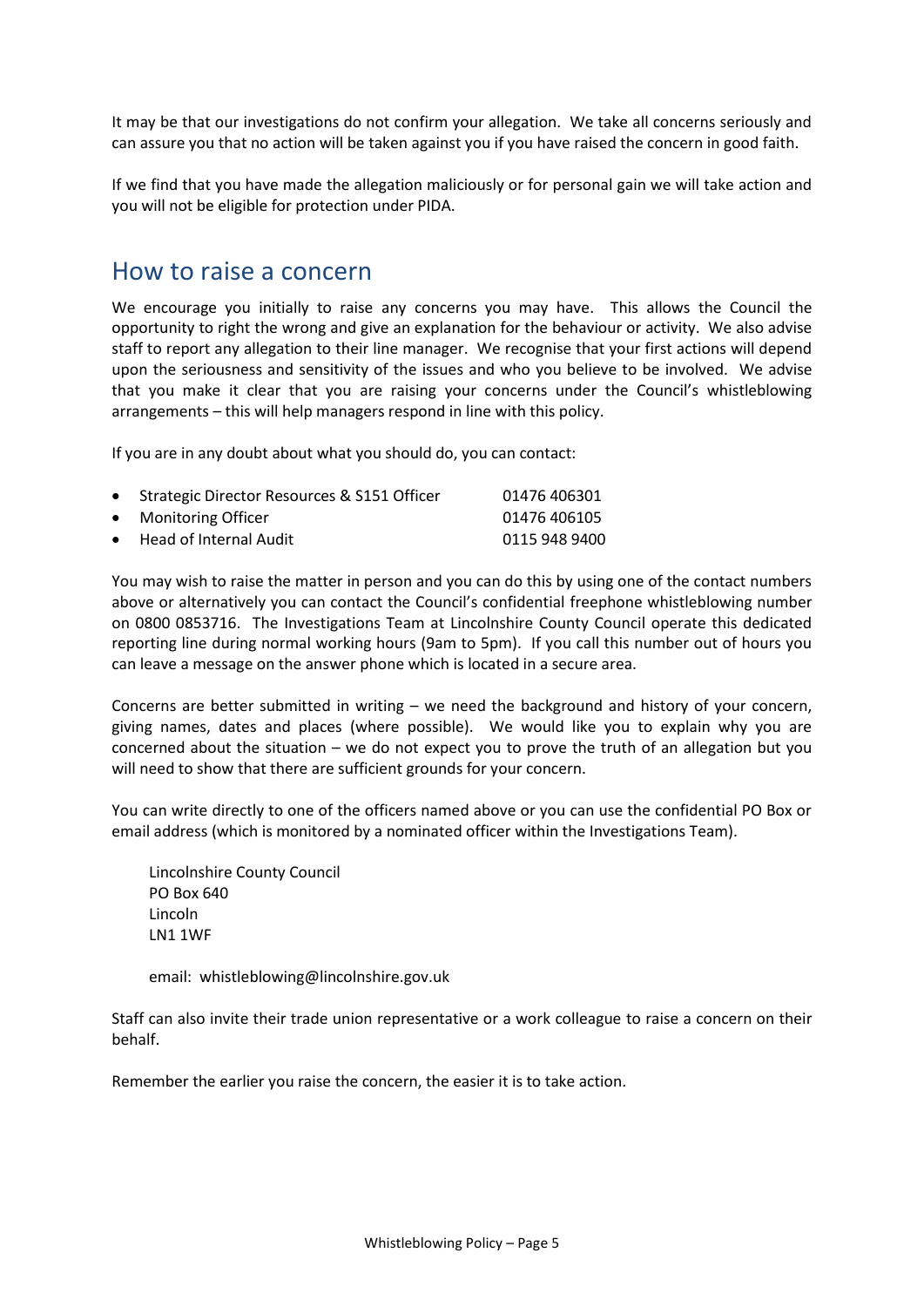## How we will respond

Our response will depend on the nature of the concern raised and may be:

- advice only
- resolved by agreed action without the need for investigation
- investigated internally (by management, internal audit or other independent investigators)
- referred to the relevant safeguarding team (child protection or vulnerable adults)
- referred to the Police
- referred to the external auditor
- the subject of an independent inquiry

We may carry out initial enquiries in order to protect individuals or employees and those accused of wrongdoing. We will use the results of these enquiries to decide whether an investigation is needed and if so, what form it should take. If urgent action is required this will be taken before we start any investigation.

We will acknowledge your whistleblowing disclosure within five working days. Within the next 10 working days we will write and explain how we propose to deal with the matter. The whistleblower will be:

- given an estimate of how long it will take to provide a final response
- told if initial enquiries have been made
- told if further investigation is required, and if not, why not (where appropriate)
- given details of support mechanisms
- advised of the investigating officer (where appropriate)
- advised how we will inform you of progress

The amount of contact between you and the officer considering your whistleblowing disclosure will depend on the nature of the concerns raised eg if further investigation is required, the investigator may need to seek additional information from you. If a meeting is necessary, this can be held off site if you prefer. If you are an employee you will have a right to be accompanied – this will be a union representative or work colleague (not involved in the area where the concern exists). If you are not an employee you may wish to bring a friend with you  $-$  a neutral venue can be arranged where required.

We will help with any difficulties you may experience as a result of raising a concern eg provide advice if you are required to give evidence for criminal or disciplinary proceedings. Sometimes whistleblowers have counter-allegations made against them. The Council has a duty to investigate any concerns that it receives and that will apply in these circumstances. However this will not detract from the principles, as set out in this policy, which governs how the Council will respond to whistleblowers. The over-riding objective will be to establish the truth.

Records will be retained of all work carried out and actions taken to address the concerns raised by the whistleblower, including the investigator's case file, where relevant. All files will be held securely and confidentially, in accordance with the Council's retention of records policy. At the end of our investigations we will provide feedback to the whistleblower (if known) on actions taken and limited detail on the outcome of investigations. Feedback will be subject to legal constraints but we do recognise the importance of providing you with assurances that the matter has been dealt with properly.